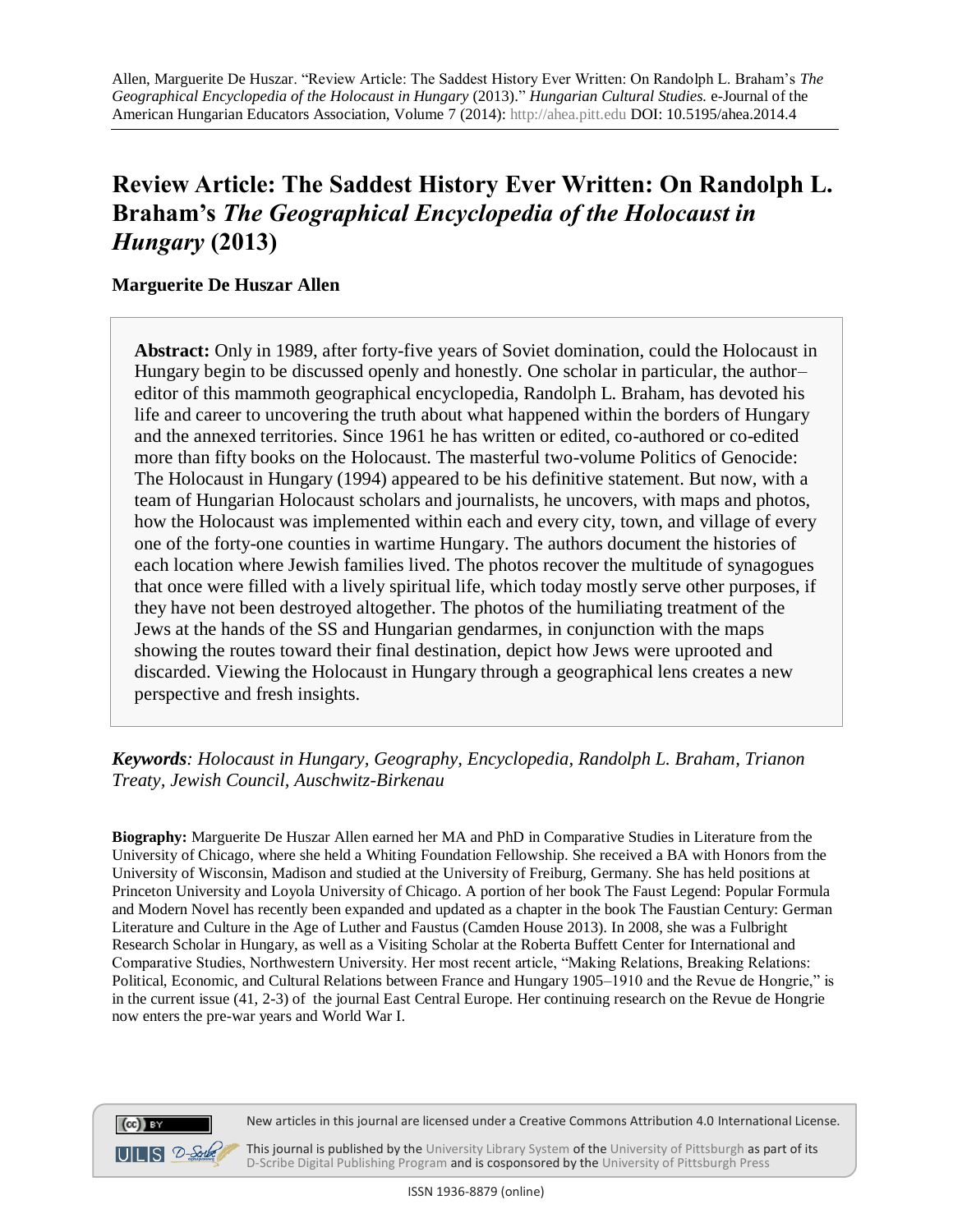Samuel Barber's nine-minute masterpiece, the elegiac *Adagio for Strings*, dubbed by Thomas Larson "the saddest music ever written" (Larson 2010), seems emotionally appropriate as an introduction to *The Geographical Encyclopedia of the Holocaust in Hungary*, which I consider "the saddest history ever written." The *Adagio for Strings* had its world premiere in New York on November 5, 1938. Not coincidentally, the conductor was Arturo Toscanini, an outspoken opponent of Hitler and Mussolini. Toscanini had only recently fled Italy after becoming *persona non grata* for refusing to play the Fascist national anthem before his performances in his country. He also refused to conduct at Bayreuth or anywhere else in Nazioccupied Europe. While still in Europe, Toscanini had asked the young American composer Barber to send him something short for his new orchestra in New York. Barber sent him this *Adagio*. The piece created a sensation, arousing in listeners an intense emotional response that resonated with the deeply troubling events of the time. It became the composer's most popular orchestral piece and America's unofficial national mourning anthem, later played to commemorate the deaths of Presidents Franklin Delano Roosevelt and John F. Kennedy and the victims of the September 11, 2001 attacks.

In November 1938, the *Adagio* could be perceived as a prescient lament for Hungarian Jews. Only four days after its auspicious debut, a carefully orchestrated pogrom, *Kristallnacht*  ['Night of Broken Glass'], unleashed an outburst of vicious hatred against Jews in all of Nazioccupied Europe, leading to the murder of scores of Jews and the destruction of many synagogues, Jewish-owned businesses and homes. With the first major Anti-Jewish Law in May 1938, Hungary entered a Faustian "blood pact" with this Nazi Devil. As a result, the Devilish pact bore fruit at the signing of the First Vienna Award, returning Felvidék ['the Upper, northern Province'], one of the territories torn from Monarchical Hungary by the Trianon Treaty in 1920, following WWI.

Just as the legendary Faustus ignored the warning to flee the Devil in his eagerness to enjoy the fruits of the pact, so the Hungarian leadership, in the flush of enthusiasm for the return of pre-Trianon territory, rationalized the Anti-Jewish Laws as part of their alliance and alignment with the Nazi cause as well as their own revisionist ambitions. While Hungary continued to recover more pre-Trianon territory—Carpatho-Ruthenia (in March 1939), Northern Transylvania (in August 1940), and Délvidék or the Lower, southern Province (in April 1941)—Regent Miklós Horthy and Hungarian leaders legislated two other increasingly restrictive anti-Jewish laws, in 1939 and 1941. All three Anti- Jewish laws were timed to demonstrate Hungary's willingness to cooperate with Nazi Germany in the hope of greater territorial compensation (Case 2008). These reciprocal dealings bound Hungary ever tighter to Germany while gradually disenfranchising Jews of their livelihoods, their civil rights, their possessions, and eventually their lives.

#### **The Geographical Perspective**

What does *The Geographical Encyclopedia of the Holocaust in Hungary* add to what we already know about the Destruction of Hungarian Jewry? While previous scholarship has often treated the Holocaust as if it had happened on "another planet" (Cattaruzza and Iordachi 2012: 2), this work is geographically and concretely grounded. Two hefty volumes present forty-one alphabetically arranged chapters devoted to Hungary's forty-one counties, including the annexed territories, and are followed by a third volume of sources. Randolph L. Braham, the foremost survivor-historian of the Holocaust of Hungarian Jewry, together with twenty-three other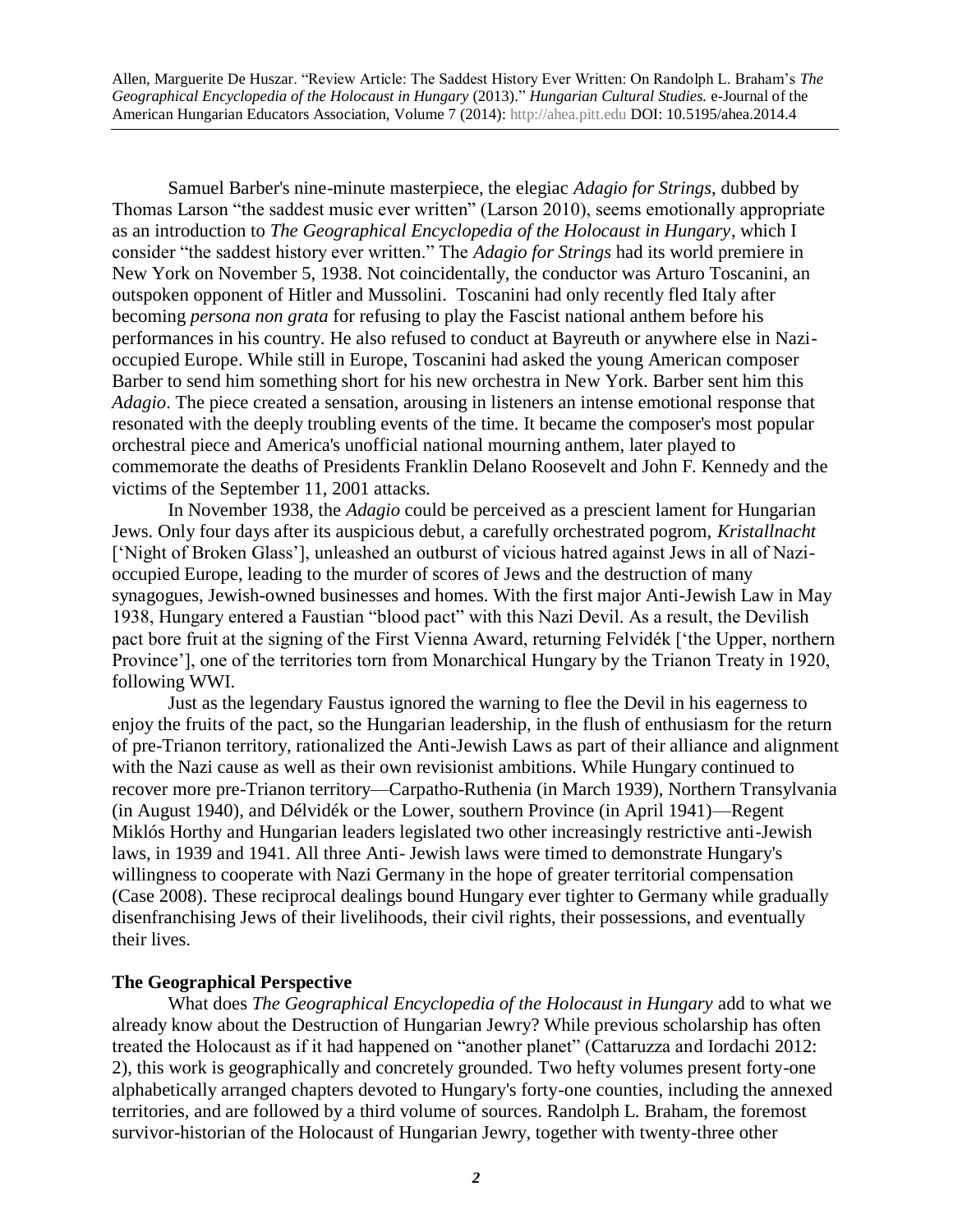Holocaust researchers and journalists, documents the history and fate of each and every Jewish community, no matter how small or obscure. Thus, the book moves from the national to the county level to specific locations within the county. This structure takes us back in time by means of maps, photos, and documents to the places where Jewish families and communities once lived—at times for decades or centuries—and where today, with few exceptions, no Jews live. This approach emphasizes the authors' determination to pay tribute to and memorialize all past Jewish life in Hungary. This encyclopedia is an essential resource for scholars and for those especially interested in the Holocaust in Hungary and in Jewish history as well as for people tracing their family histories or the places they have come from.

Braham's ninety-page concise historical overview of the Holocaust from a national geopolitical perspective contains not only an abundance of black-and-white photos, many of them iconic, but also four important maps. The first map distinguishes between the Trianon Hungary and the Hungary with the annexed territories, which are identified by name, date of annexation, and relevant demographic data. Another map, depicting the ten "Gendarmerie Districts and Deportation Zones," details the geographical order in which the Final Solution was implemented. The two maps together reveal that with each regained territory, the number of Jews under Hungarian control increased dramatically, while the ultimate chances for their survival diminished proportionately. Comparing these two maps with the third, that of "Jewish Congregations of Hungary, April 1944," highlights the utter devastation brought by the Final Solution upon a large population of provincial Orthodox, mostly Hasidic Jews living in Carpatho-Ruthenia and Northern Transylvania, the first two zones to experience mass deportations. In contrast, the last deportation zone in the third map consists of assimilated urban Neolog Jews, living in Budapest, who largely survived the Holocaust. (The recent commemoration on June 21, 2014 of "yellow star" houses in Budapest, seventy years after Jews were forced into them, reflects the geographical awareness of present-day public and its need to remember events through tangible real life objects and places; see Cole 2013*.*)

The "Administrative Map of Hungary, 1941-1944," reveals, among other things, that the largest Jewish communities in Zones I and II were located either in county or district seats, suggesting that local officials cooperated with the Hungarian gendarmerie and the SS. The history of the "Ung County and Administrative District" verifies the voluntary collaboration of top Hungarian officials. The authors of this chapter—Kinga Frojimovics, Rita Horváth, Yeshayahu Jelinek—note: "In addition to the anti-Jewish measures cited above, authorities in Ung did everything in their power to further aggravate the living conditions of the Jews" (Braham 2013: 1114) and "On April 15, 1944, the top officials of Ung County and the Ung Administrative District held a meeting at Ungvár to discuss the details of the plundering of the Jews and of their ghettoization and deportation" (Braham 2013: 1115). The Final Solution began in the geographical space where the so-called "Galician" or "Eastern" Jews lived. Poor, Yiddishspeaking, and non-magyarized, they were helpless in the hands of officials who treated them as sub-human and whose top priority was plundering and making the space that these Jews occupied their own.

Braham's general overview is followed by discussions of the annihilation of Hungary's Jews in specific counties. Although these chapters vary in content and length depending on the availability of documentary resources and each county's unique characteristics, each chapter nevertheless begins with a detailed map of the county it studies. These maps display specific information about the demographic distribution of Jewish settlements within the county's general population around the census of 1941, the year Hungary joined the "German war effort." The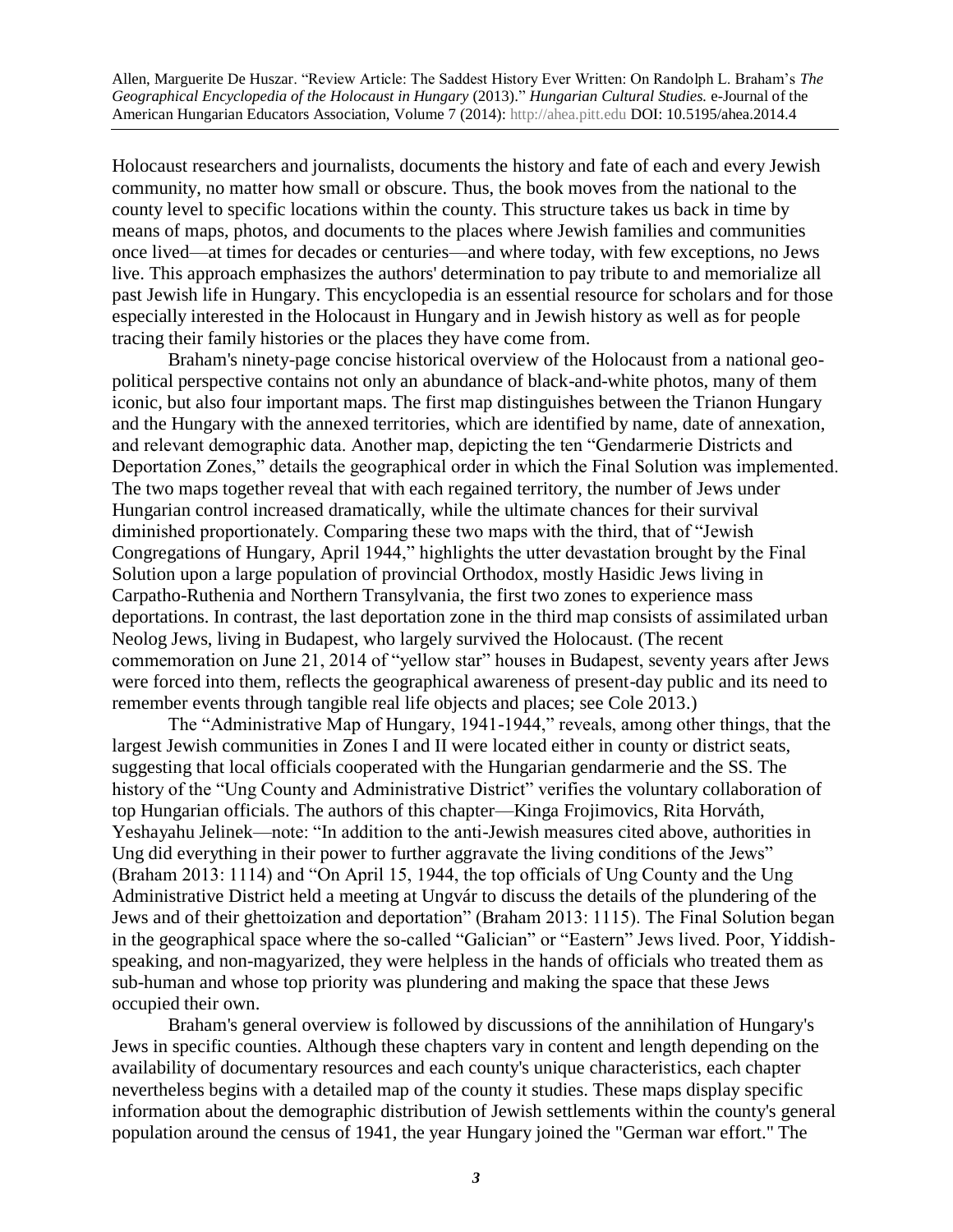maps also mark the counties' ghettos, concentration and entrainment centers, and the routes used to transport Jews to these locations from their villages, towns and cities. These sites are linked to the concentration routes and railway lines—including stops along the way—that eventually carried the victims outside of Hungary to their final destination, which in most cases was the Auschwitz-Birkenau Extermination Camp.

The maps disclose other interesting information as well, including escape possibilities that were either realized or missed. For example, the maps titled "Kolozs County" and "Bihar County" both illustrate the proximity of cities like Kolozsvár and Nagyvárad to the Romanian border, which explains how some 1,200-1,500 Transylvanian Jews dared to take the dangerous escape route from Kolozsvár to relative safety in Romania (Braham 2013: 514). Distance, however, was not the only determining factor: Marosvásár in "Maros-Torda County" and Sepiszentgyörgy in "Udvarhely County" are similarly close to the Romanian border, but no Jews are known to have escaped from there to Southern Transylvania. The *tiyul* [Hebrew: 'excursion'], the cover-name for an extensive operation of smuggling Jews out to Romania and later to Palestine, saved between 5,000 and 7,000 lives (Cohen 1998: 129). Finally, any particular county map can be inserted, like a piece in a puzzle, into the national maps, for the sake of a more comprehensive perspective.

Each county map is followed by an introduction describing the county's Jewish population and their life before, during, and after the Holocaust. The chapters dealing with each county begin with the first trace of Jewish life recorded in it and end with accounts of survivors returning to the county, if there were any, and information about the present state of these Jewish communities including their synagogues and cemeteries. These histories report the interwar ethnicities living in the county, typical Jewish occupations, the community's ideo-religious identity—Orthodox (learned or Hasidic), Neolog (Reformed), Status Quo, or Zionist—and its relationship with its Christian surroundings. The histories follow the step-by-step anatomy of annihilation from the *Numerus Clausus* Law through isolation, ghettoization, expropriation, deportation, to elimination. Some of the *Encyclopedia* authors write about postwar trials, convictions, and sentences meted out to perpetrators and collaborators, often *in absentia* (on many of these issues, see Cole 2011).

Most accounts also relate when the conscription of Jewish men into the Hungarian army labor service system took place. (Interestingly, conscription into the labor service was also the author-editor's personal fate in WWII.) Established in 1939 as part of national defense, the forced labor service quickly developed into a means to humiliate the country's Jews who no longer qualified as "Hungarian" soldiers and officers, in contrast to WWI. While the forced labor service saved many men from deportation, it became part of the overall plan to annihilate all Jews, leading to previously unimaginable forms of cruelty and inhumanity that characterized the Final Solution as a whole. (Indeed, the rates of survival of the "service" men—around ten percent—matched those of Nazi-occupied European Jewry as a whole and turned out as lower than the twenty-five percent of Hungarian Jewry by itself). The reader can locate, near Hungary's border with the Reich, three of Hungary's most notorious forced labor camps for Jewish men between the ages of eighteen and forty-five, mentioned in the text (Braham 2013: xxxix, 846, 851, 1185-1186), but not identified as labor camps on the maps: Nagycenk (Braham 2013: 835), Sopronbánfalva (Braham 2013: 835), and Kőszeg (Braham 2013: 1169). Their location signals the antisemites' awareness of the Soviet Red Army's rapid approach from the east.

The overview of each county is followed by an account of the fate of each and every Jewish community within specific cities, towns, and villages, all arranged in alphabetical order.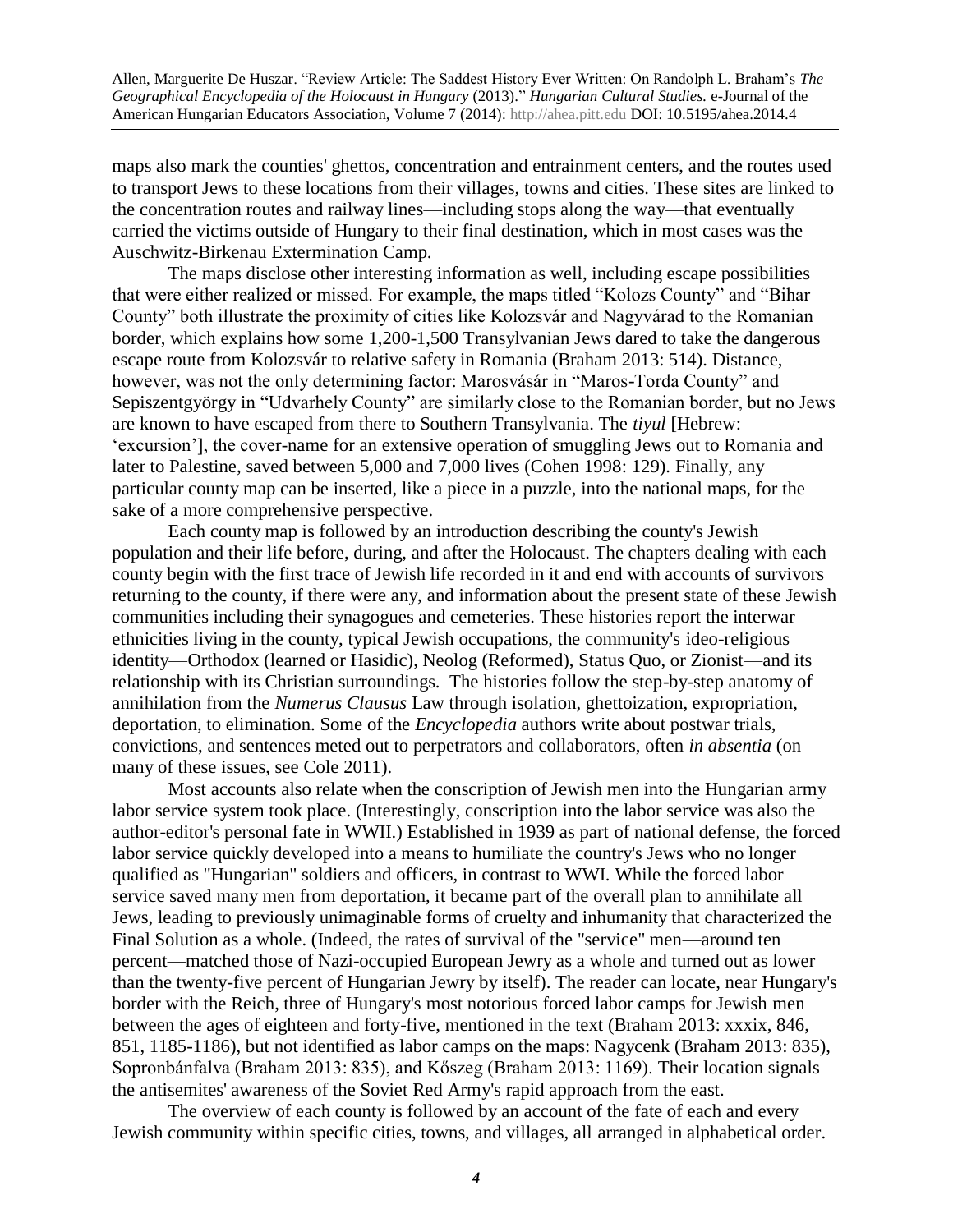These histories vary in length from a single paragraph to many pages. Prewar photographs of synagogues and their interiors, reflecting a once vibrant community life, contrast sharply with photos showing brickyard ghettos (e.g., in Kolozsvár and Tiszafüred), gates leading into ghettos (in Munkács and Debrecen), humiliating roundups and Jews being shoved into cattle cars (entrainment), as well as horrific piles of corpses discarded like refuse after mass executions. Many photos bring the past to life visually, if only for a moment. What cannot be reduced to a number or concretely displayed are the suicides committed after 1938 by Jews deprived of their livelihoods, abused labor servicemen, exempted rabbis who chose to accept the same fate as the members of their communities, internees in brickyard entrainment centers or ghettos, and wealthy Jews who preferred death to another trip to the "mint" (interrogations in which people were beaten to give up their valuables). More than a few disillusioned Jews also killed themselves in despair over the world's apathetic response to their pleas, as did Szmul Zygielbojm, a member of the Polish Government-in-Exile (Braham 2013: 809-11).

Cultural information enriches many accounts and informs us, for example, that Jews had probably settled in Szatmár County during the reign of Andrew II (1205-1235), and in the "Pest-Pilius-Solt-Kiskun County" since Roman times. Some historians record the fates of Jewish intellectuals, artists, and journalists. Dániel Löwy, for example, tells the story of the last-minute escape by train to Budapest of eleven-year-old (later to become writer) György Konrád with his older sister and two cousins just before the ghettoization of Berettyóújfalu. They (and György's parents) turned out to be the town's only survivors; years later Konrád recounted his amazing journey in his memoir *Guest in my own Country: A Hungarian Life* [Part 1: *Elutazás és Hazatérés,* 'Departure and Homecoming'; Part 2: *Fenn a hegyen napfogyatkozáskor,* 'Up on a Hill during a Solar Eclipse']*.* Descriptions of the good deeds of those that later became entitled as Righteous among the Nations by Yad Vashem (the Israeli Authority for the Commemoration of the Holocaust) provide relief in a few histories. In Koloszvár, for example, the Roman Catholic Bishop Áron Márton protested, at great danger to himself, against the ghettoization and deportation of the town's Jews and was posthumously awarded the honor, Righteous among the Nations. Such "intransigence" was rare (I use the word "intransigence" as defined by Richard H. Weisberg in his important book *In Praise of Intransigence* to mean "a rigorous allegiance to what one already believes"; see Weisberg 2014: xi).

The third, much shorter volume of the *Encyclopedia* contains a bounty of bibliographical sources arranged into a somewhat idiosyncratic system of abbreviations, an eight-page chronology of events, a glossary of terms, the biographies of the encyclopedia's authors, and indexes of names and places. A topic index would have been even more helpful to enable crosscounty and cross-country comparisons.

#### **Denial and Betrayal**

Why is the history of the Hungarian Holocaust, as presented in *The Geographical Encyclopedia of the Holocaust in Hungary*, the saddest history ever written? Rita Horváth identifies what distinguishes the testimony of survivors deported from Hungary from the testimony of survivors from other countries:

 …[S]urvivors from Hungary repeatedly insist upon their previous lack of knowledge and unpreparedness (Horváth 2008: 496)….[They] were and remain unable to decide at the end of the war precisely what they knew at the time, which is why a contradictory picture of selfdeception, illusion, of at once knowing and not knowing, arises from their accounts (Horváth 2008: 494).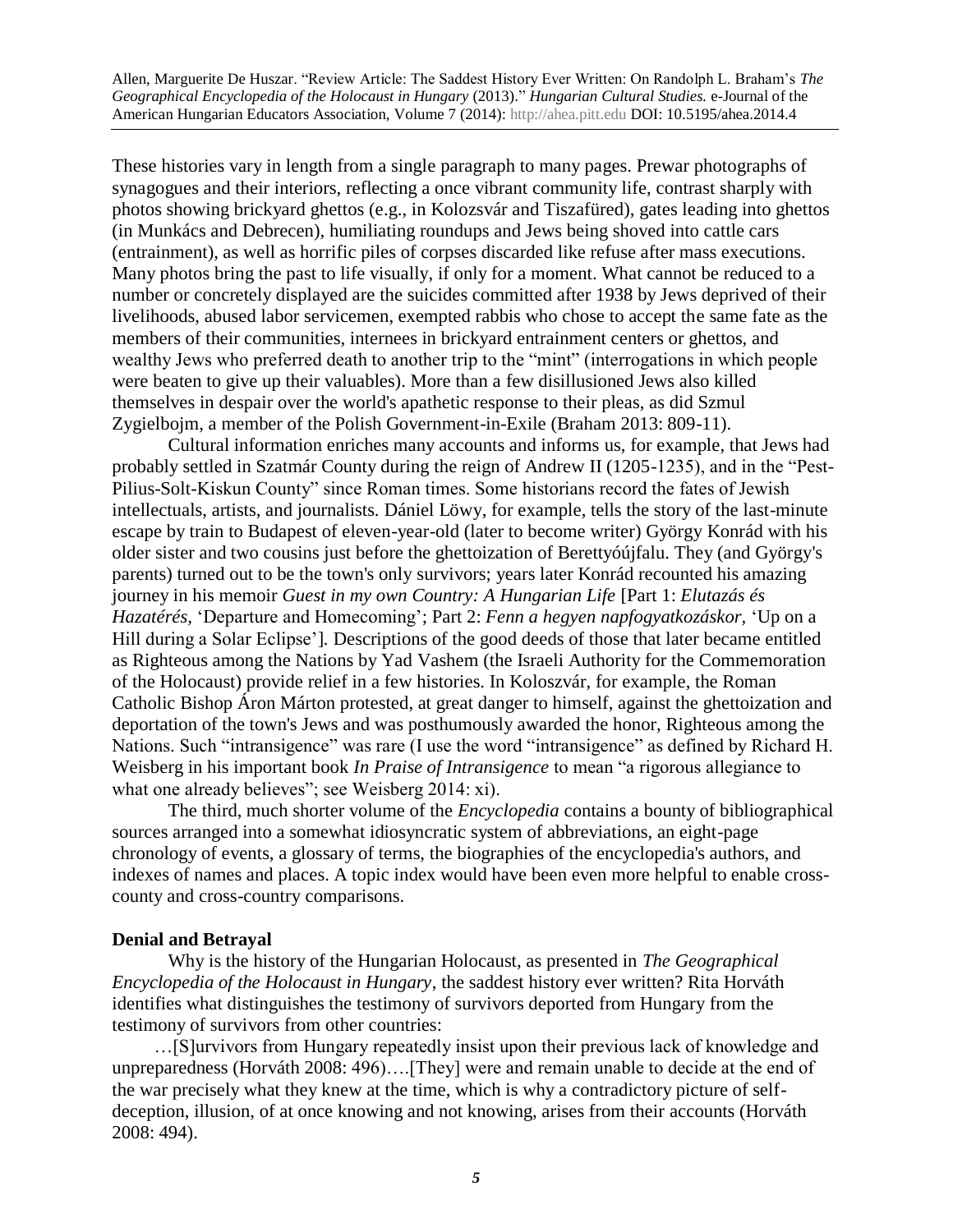How was this possible when Hungary was the last country to be occupied by Nazi forces and the 800,000 Jews in Hungary formed the largest remaining community in Europe?

It is well known that when the Germans invaded Hungary (on March 19, 1944) and systematic mass deportation began in the countryside (on May 15), it was already clear that the Germans would lose the war. Within weeks, on June 6, the Western Allies would storm Normandy's beachheads and within three months Soviet forces would cross Hungary's eastern border. Time was a crucial factor for both Hungary's Jews and Adolf Eichmann's *Sonderkommando*, the special group of SS soldiers whose mission was to deport Jews to Auschwitz. The SS soldiers together with Hungarian government officials (László Endre and László Baky, in particular), and Hungarian gendarmes mobilized a kind of *Blitzkrieg* against the provincial Jews, implementing the Final Solution at breakneck speed in a matter of weeks with uncommon brutality and with the full support of the Christian churches and the Hungarian government, until Horthy, barraged with criticism from abroad, finally called a halt to the deportations on July 7. By that time, the provincial Jews and those living in the cities ringing the capital, including Budafok, Szentendre, and Újpest, had been exterminated.

How was this genocide possible when many world leaders, international Jewish organizations including the pre-State leadership in Israel/Palestine, and Hungarian Jewish leaders understood the meaning of "deportation," "resettlement," and the "Final Solution"? In his *The Politics of Genocide* (1994), especially in chapters 23 and 29, Braham documents in detail the sources of information alerting Hungarian Jewish leaders and ordinary people to the dangers ahead, warnings that for the most part went unheeded. For example, as early as the late summer of 1941, eyewitnesses reported the machine-gunning of approximately 23,600 "alien" Jews from Hungary, mostly refugees from Poland and Russia but also 16,000 Hungarian Jews, by SS *Einsatzgruppen* (mobile killing units) near Kamenets-Podolsk, Ukraine. According to Braham, this killing event was "the first five-figure massacre in the Nazis' Final Solution" (Braham 2013, xxviii). A survivor of the massacre, Moishe Lieberman, the beadle of the Etz Chaim synagogue in Máramarossziget, returned home to tell Sighet's inhabitants about the executions, but encountered only disbelief; in fact, they thought he was mad. Elie Wiesel, who immortalized Moishe in his memoir *Night* [La Nuit] (Wiesel 1960: 3-8), also describes how quickly optimistic complacency replaced the initial shock in Sziget at the news of the German invasion. Many such examples reinforce the observation that people tend to believe what they want to believe, even when presented with contradicting information; they deny a reality they cannot accept.

By late summer of 1941, Hungarian Jewish leaders had reliable information about similar mass executions in the Baltic States, the Ukraine, Bessarabia, and Bukovina. They even knew about the first experimental use of gassing trucks. Jewish refugees from Poland and Slovakia reported their personal experiences and the realities of Nazi persecution to the Budapest-based Relief and Rescue Committee (in Hebrew: *Vaada*); the Committee then reported this information to its contacts in Istanbul and Switzerland and to the representatives of major Jewish international organizations. In December 1943, while Miklós Kállay was Prime Minister, the military officers in charge of the massacres that took place in Délvidék in January 1942 had a public trial; despite their pleadings that they were "only following orders," the court found them guilty and sentenced them to many years in prison. This was a major victory for the rule of law during a chaotic period of time. However, the officers were allowed to escape to the German Reich only to return in 1944 with the invading German army.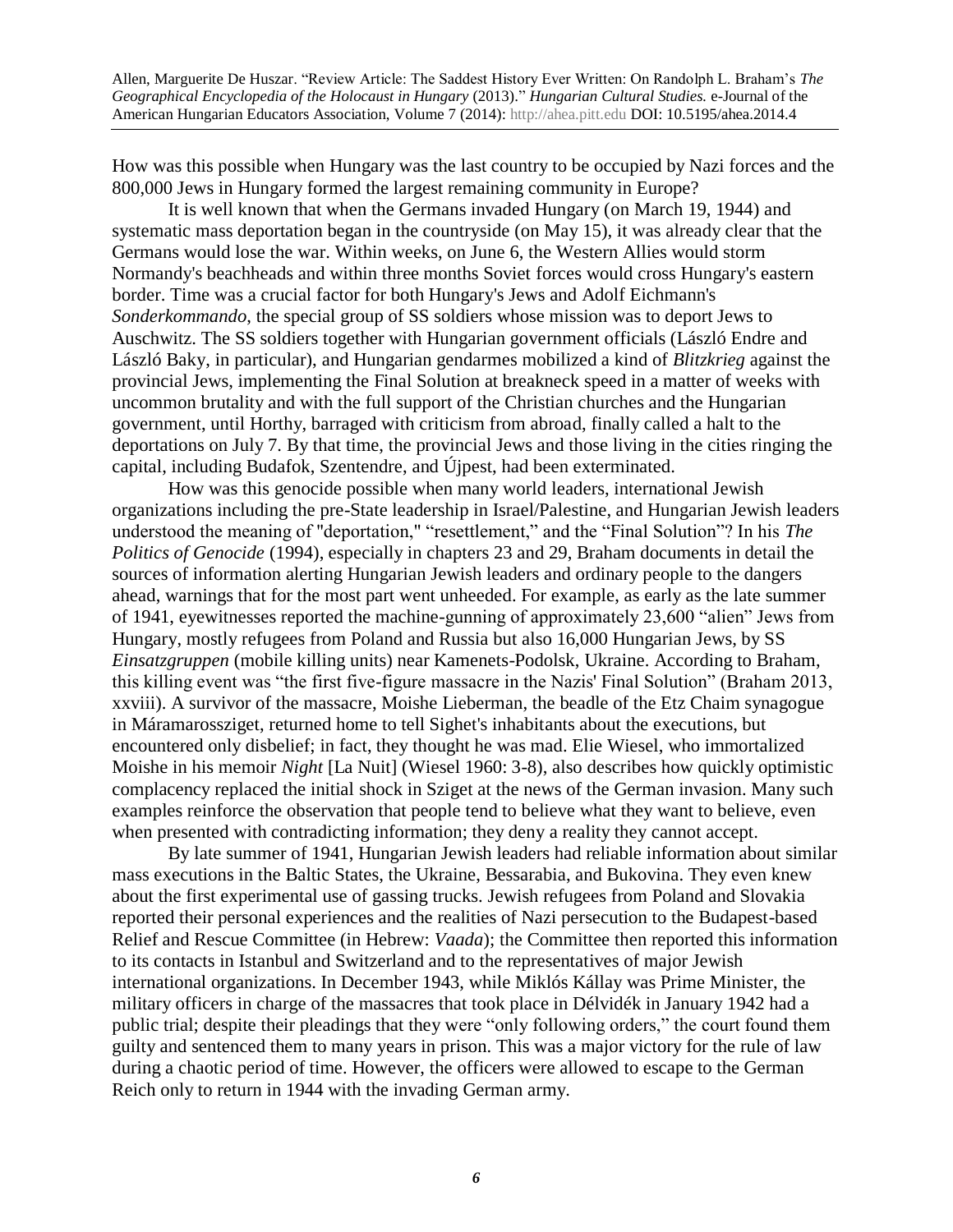The Vatican had been aware of the situation in Poland since the spring of 1942. Around the same time the Jewish Socialist Party of Poland informed London that the Germans, having already exterminated some 700,000 Polish Jews, planned to physically annihilate the country's entire Jewish population. By then the gassing procedure had been verified. The Polish Government-in-Exile made sure their report on the genocide in Poland was broadcast over the BBC and published by *The Daily Telegraph,* several influential Jewish journals, and *The New York Times* (Braham 2013: 810). Jewish organizations had informed the leaders of the Allied Forces, including President Roosevelt on August 26, 1942, about the massacre of Jews in Central Eastern Europe (Braham 2013: 813). As for the Hungarian government, György Ottlik, a respected member of the Foreign Affairs Committee of the Upper House, reported on October 10, 1942 to the Hungarian Ministry of Foreign Affairs that Döme Sztójay, the Hungarian Minister in Berlin, was eager to "resettle a sizable portion of our Jewish population in occupied Russia," adding that Sztójay "did not keep it a secret that 'resettlement' meant execution" (Braham 1994: 288). Yet all these efforts were in vain.

On April 4, 1944 American Jewish leaders received news that the Germans intended to exterminate Hungarian Jewry within six months. Hungarian Jewish leaders even received word from Bratislava that a railway agreement had been signed by Hungary and Slovakia and that the SS were in the process of improving and renovating the gas chambers and crematoria in Auschwitz in preparation for the Hungarian Jews (Braham, 2000: 90-92; Vrba 1997). On April 4, 1944, Rudolf Vrba and Alfred Wetzler, two Slovak escapees from Auschwitz, began to disclose the hideous truth about Auschwitz-Birkenau extermination camp. The "Vrba-Wetzler Report" (Auschwitz Protocols) completed by April 27, 1944 and translated into German, Hungarian, English, and French, reached leading Jewish authorities in Slovakia, the Budapest Jewish Council, as well as Catholic and Protestant churches in Hungary. Portions of it were published in Switzerland. Only after most all of Hungary was *judenrein* ['cleansed of Jews], with the exception of those in Budapest, did news of the extermination process reach a mass audience, causing President Roosevelt, the King of Sweden, and Pope Pius XII to insist on the halting of deportations. But as Vrba later concluded, those who most needed the information, those marked for deportation, did not receive it (Vrba 1997). Asher Cohen summed it up: "Except for a few individual cases, some well-known, no significant aid or rescue was rendered by non-Jews, neither from inside Hungary nor from neutral countries, despite the widespread knowledge of the deportations" (Cohen 1998: 125).

Considering the responsibility and (in)action of national Jewish leadership, Braham comes down hardest on the leaders of the Central Jewish Council in Budapest, to whom the SS and their Hungarian accomplices assigned the job of pacifying the Jewish masses, since the last thing the SS wanted was another Warsaw-style uprising. Although aware of the Nazis' Final Solution program, the national leaders of the Hungarian Jews failed to keep the Jewish masses fully and accurately informed. Instead, they persisted in the belief that an Allied victory would come in time to save their community (Braham 2013: xlix-l). Their belief, a form of denial, reflected their traumatized state of mind. Jewish councils in the provinces were similarly used by the Nazi and Hungarian authorities to lull Jewish communities into a false sense of security. The Germans used one of Hitler's favorite tactics on Council leaders, that of *quid pro quo,* similar to the granting of pre-Trianon territory in exchange for anti-Jewish legislation (see Goda 2000 who documents how Hitler bribed his own top military officers with money and estates to ensure their loyalty). On the morning after the invasion, SS officers promised to issue Jewish leaders special immunity certificates exempting them from any anti-Jewish measures. While the Jewish leaders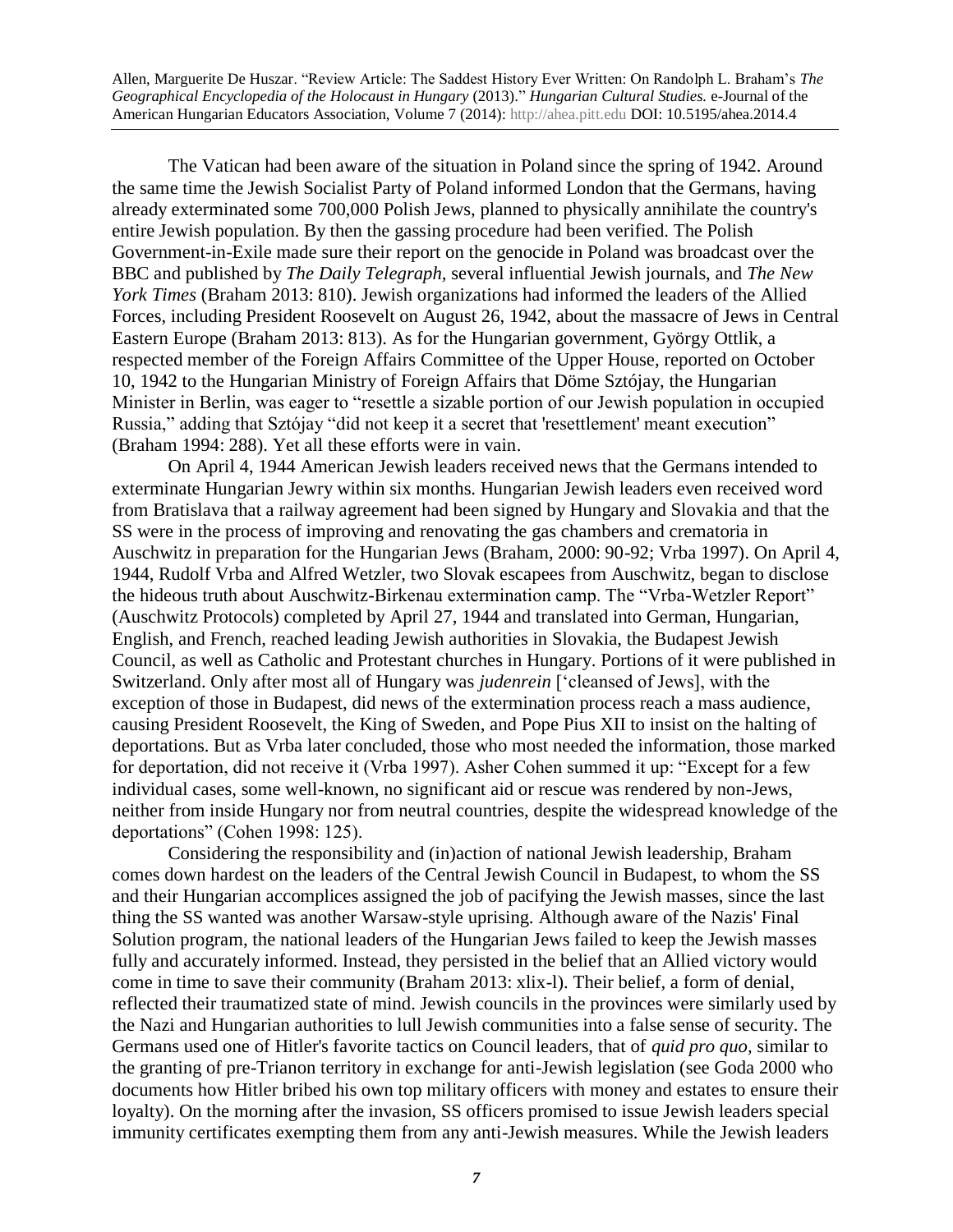in the provinces were merely the last to be forced onto boxcars, the members of the Jewish Council of Budapest were granted special privileges to assuage their mounting fears: they were treated relatively well and were eventually saved by Horthy's suspension of the deportations.<sup>1</sup>

Finally, the Jews' belief that the Hungarians would never betray their Jews had long roots. Hungary had benefited from the collaboration between the conservative aristocracy and assimilated Jews since the 1867 Compromise and the Emancipation, the beginning of the "Golden Era" for Hungarian Jewry. After the inclusion of the Jewish faith among the State's accepted religions, the Jews contributed even more to the modernization of Hungary, as their brilliant success as bankers, industrialists, and businessmen charged the economic system. In return for their service, Emperor Franz Josef/Francis Joseph rewarded many of them with titles of nobility. Even the anti-Semitic Regent Horthy worried about the economic implications of the loss of Hungary's Jewish financial and industrial entrepreneurs and leaders. Moreover, loyal Jewish sacrifices for Hungary during World War I—and for that matter during the1848-1849 Revolution as well—were well known. Despite the growing anti-Semitism during the interwar years and notwithstanding the Anti-Jewish Laws, Hungarian Jewry at large felt confident that their country would never betray them. As events proved their confidence to be misplaced, they had too little time to adjust their previous assumptions.

Thus, what haunts the reader, as it did the survivors themselves, is the question for which there is no easy answer: how could this have happened? What *The Geographical Encyclopedia of the Holocaust in Hungary* achieves is the transformation of faceless numbers, like 800,000, to flesh and blood people who once lived in specific communities all over Hungary, who were subsequently erased and replaced by non-Jews (except in the capital Budapest). As the survivor Menahem Schmelzer wrote, "Not to forget means that we must first know" (Schmelzer 1997: 184). Thus, Randolph Braham's *Geographical Encyclopedia* is, above all, a haunting tribute and memorial to those Hungarian Jews who died and those who might have been saved.

 $\overline{a}$ 

 $<sup>1</sup>$  For discussions on the many persistent questions about what might have been done differently,</sup> see two excellent collections of essays originating from international conferences: *Genocide and Rescue* (1997) and *The Nazi's Last Victims* (1998), as well as István Deák's response in "Could the Hungarian Jews Have Survived?" (1989) and in *Essays on Hitler's Europe* (2001). A small sample of the questions discussed are the following: Was armed resistance an option? Would Jewish lives have been saved if Hungary had not attempted to terminate the alliance with Nazi Germany to reach an armistice with the Allied Forces? Why didn't the United States and Britain do more?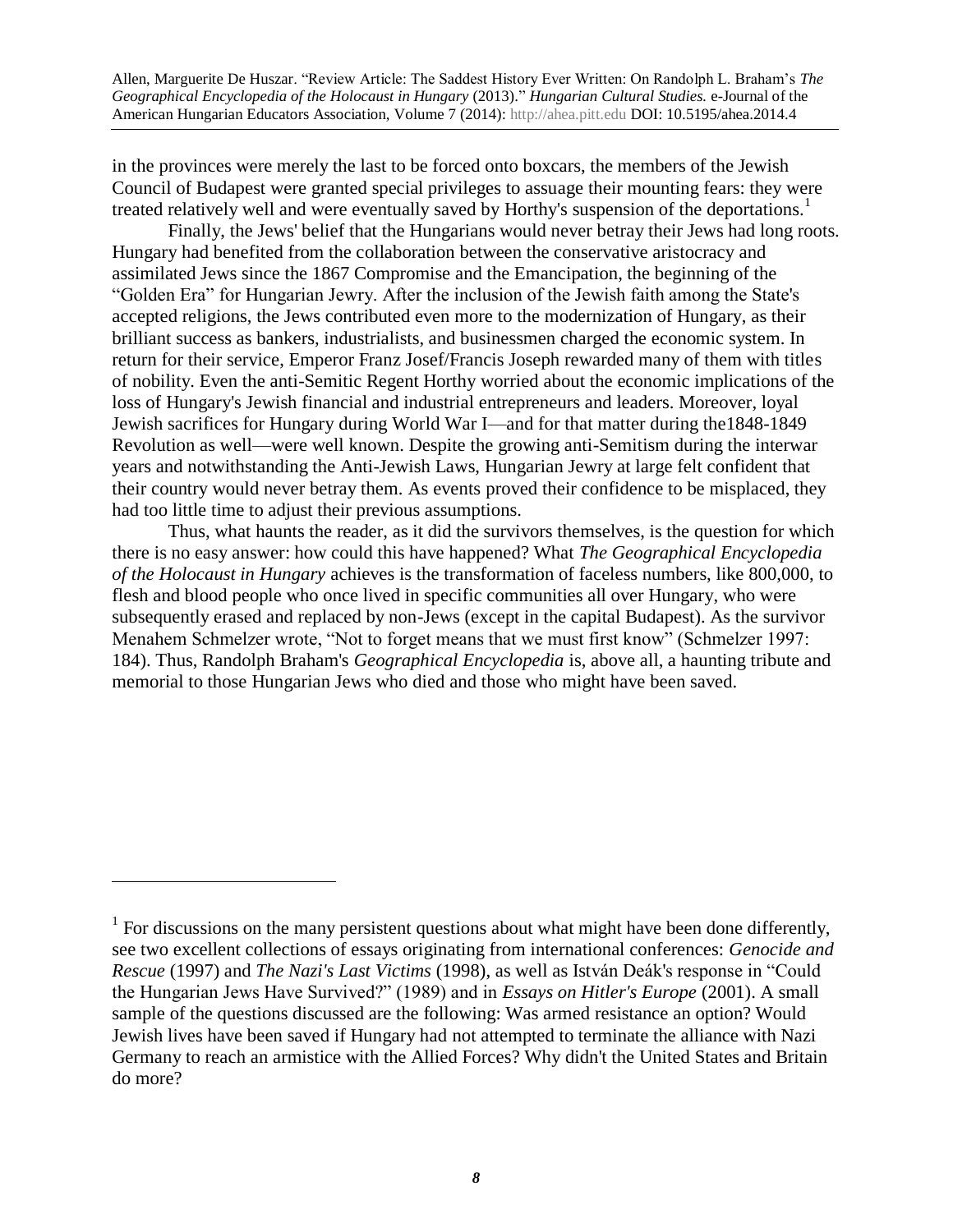### **Works Cited**

- Barber, Samuel. 1938. *Adagio for Strings*. www.npr.org/2006/11/04/6427815/the-impact-of barbers-adagio-for-strings.
- Braham, Randolph L. 1994. *The Politics of Genocide: The Holocaust in Hungary.* 2 vols. Revised and Enlarged edition. Boulder, CO: Social Science Monographs. Distributed by Columbia University Press.
	- ———. 1998. *The Nazis' Last Victims: The Holocaust in Hungary.* Detroit: Wayne State University Press.
- ———. 2000. *The Politics of Genocide.* Condensed edition. Detroit: Wayne State University Press.

———, ed. 2013. *The Geographical Encyclopedia of the Holocaust in Hungary,* 3 vols. Evanston, IL: Northwestern University Press.

- Case, Holly. 2008. "Territorial Revision and the Holocaust: Hungary and Slovakia During World War II" *Lessons and Legacies.* Ed. Doris Bergen. Evanston, IL: Northwestern University Press: 222-246.
- Cattaruzza, Marina and Constantin Iordachi. 2012. "Introduction. Anti-Semitism and the Holocaust in East-Central Europe: New Research Trends and Perspectives." *East Central Europe* 39/1: 1-12.

Cesarani, David. *Genoicide and Rescue: The Holocaust in Hungary 1944.* New York: Oxford.

Cohen, Asher. 1998. "The Dilemma of Rescue or Revolt". *The Nazi's Last Victims: the Holocaust in Hungary.* Ed. Randolph L. Braham. Detroit: Wayne State University Press. 117-135.

Cole, Tim. 2003. *Holocaust City: The Making of a Jewish Ghetto.* New York: Routledge. ———. 2011. *Traces of the Holocaust. Journeying In and Out of the Ghetto.* London: Continuum International Publishing.

- Deák, István. 1989 "Could the Hungarian Jews Have Survived?" *The Nazi Holocaust: Historical Articles on the Destruction of European Jews* vol. 2, ed. Michael R. Marrus. Westport, Ct: Meckler, 1989: 643-650.
- ———. 2001. "The Holocaust in Hungary." *Essays on Hitler's Europe,* Lincoln, NE: University of Nebraska Press: 159-162.

Goda, Norman. 2000. "Black Marks: Hitler's Bribery of His Senior Officers During World War II." *Journal of Modern History*, 72/2 (June): 413–452.

- Horváth, Rita. 2008. "'A Jewish Historical Commission in Budapest': The Place of the National Relief Committee for Deportees in Hungary [DEGOB] Among the Other Large-Scale Historical-Memorial Projects of *She'erit Hapletah* After the Holocaust (1945-1948)." *Holocaust Historiography in Context: Emergence, Challenges, Polemics and Achievements.* Eds. David Bankier and Dan Michman. Jerusalem: Yad Yashem; New York Berghahn Books: 475-96.
- Larsen, Thomas. 2010. *The Saddest Music Ever Written: The Story of Samuel Barber's Adagio for Strings.* New York: Pegasus Books*.*
- Konrád, György. 2007: 2001 and 2003. *Guest in my own Country: A Hungarian Life* (Part I: originally published in 2001 as *Elutazás és Hazatérés* ['Departure and Homecoming']; Part 2: originally published in 2003 as *Fenn a hegyen napfogyatkozáskor* ['Up on a Hill during a Solar Eclipse']). Trans. Jim Tucker. Ed. Michael Henry. Heim. New York: Other Press.